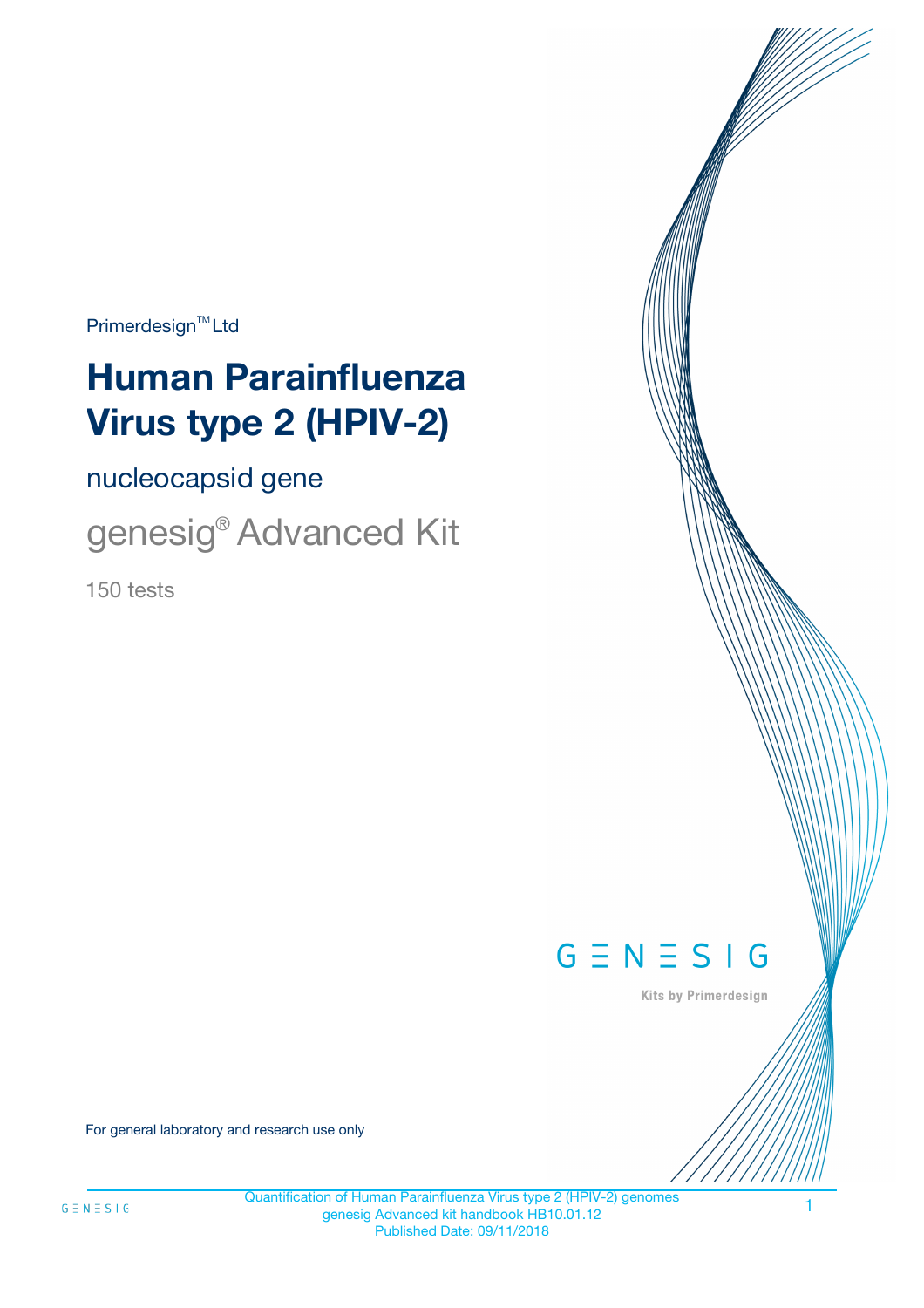# Introduction to Human Parainfluenza Virus type 2 (HPIV-2)

Human parainfluenza viruses (HPIVs) are a group of four distinct serotypes of single-stranded RNA viruses belonging to the paramyxovirus family. They are the second most common cause of lower respiratory tract infection in younger children. Repeated infection throughout the life of the host is not uncommon. Symptoms of later breakouts include upper respiratory tract illness as in a cold and sore throat. The incubation period of all four serotypes is 1 to 7 days. Parainfluenza viruses can be detected via cell culture, immunofluorescent microscopy, and PCR. Though no vaccines currently exist, research into vaccines for HHPIV-2, -2, and -3 is underway. Parainfluenza viruses last only a few hours in the environment and are inactivated by soap and water.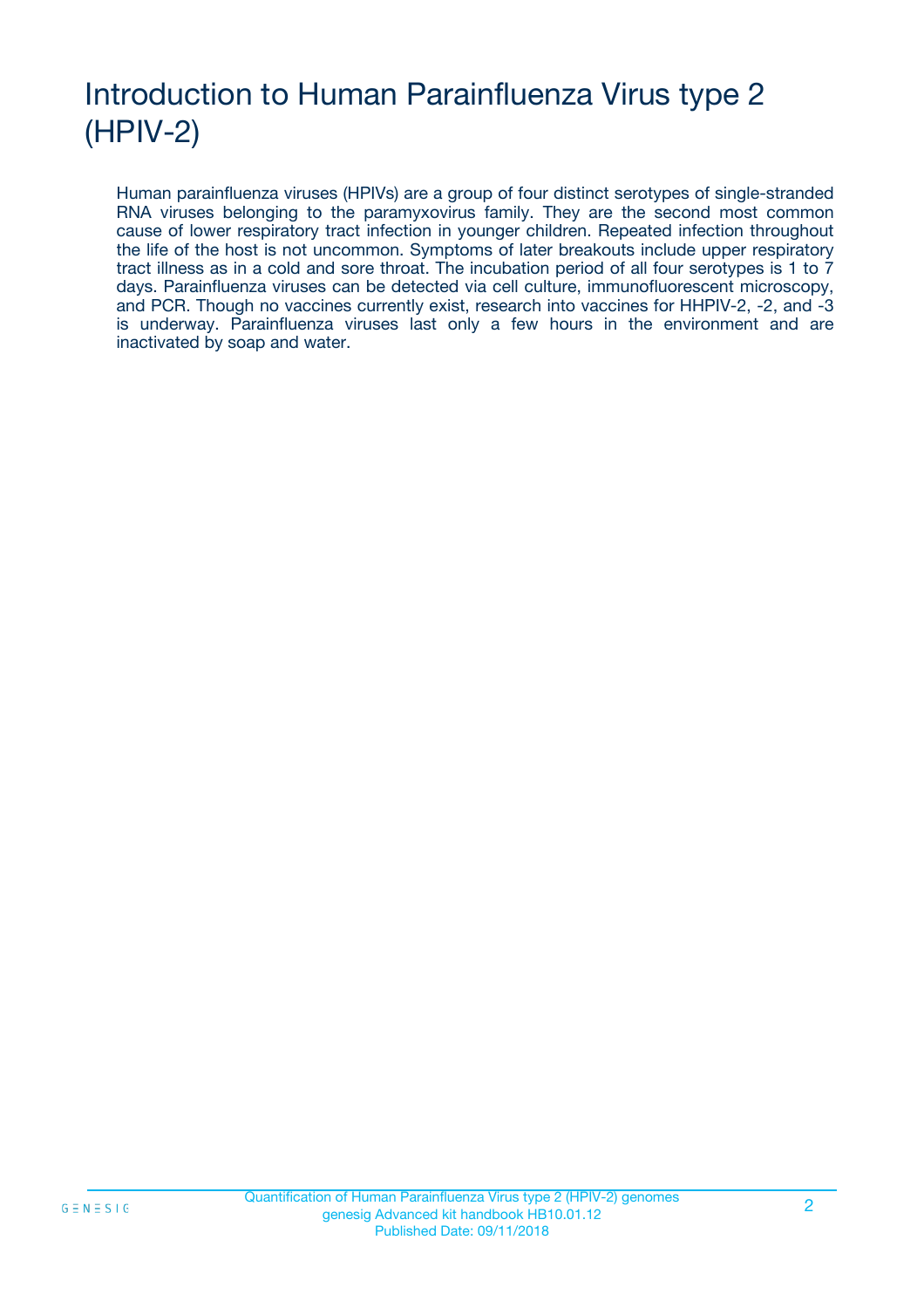# **Specificity**

The Primerdesign genesig Kit for Human Parainfluenza Virus type 2 (HPIV-2) (HPIV2) genomes is designed for the in vitro quantification of HPIV2 genomes. The kit is designed to have a broad detection profile. Specifically, the primers represent 100% homology with over 95% of the NCBI database reference sequences available at the time of design.

The dynamics of genetic variation means that new sequence information may become available after the initial design. Primerdesign periodically reviews the detection profiles of our kits and when required releases new versions.

The primers have 100% homologywith over 95% of reference sequences in the NCBI database and therefore have a very broadest quantification profile. However, due to the inherent instability of RNA viral genomes, it is not possible guarantee quantification of all clinical isolates.

If you require further information, or have a specific question about the detection profile of this kit then please send an e.mail to enquiry@primerdesign.co.uk and our bioinformatics team will answer your question.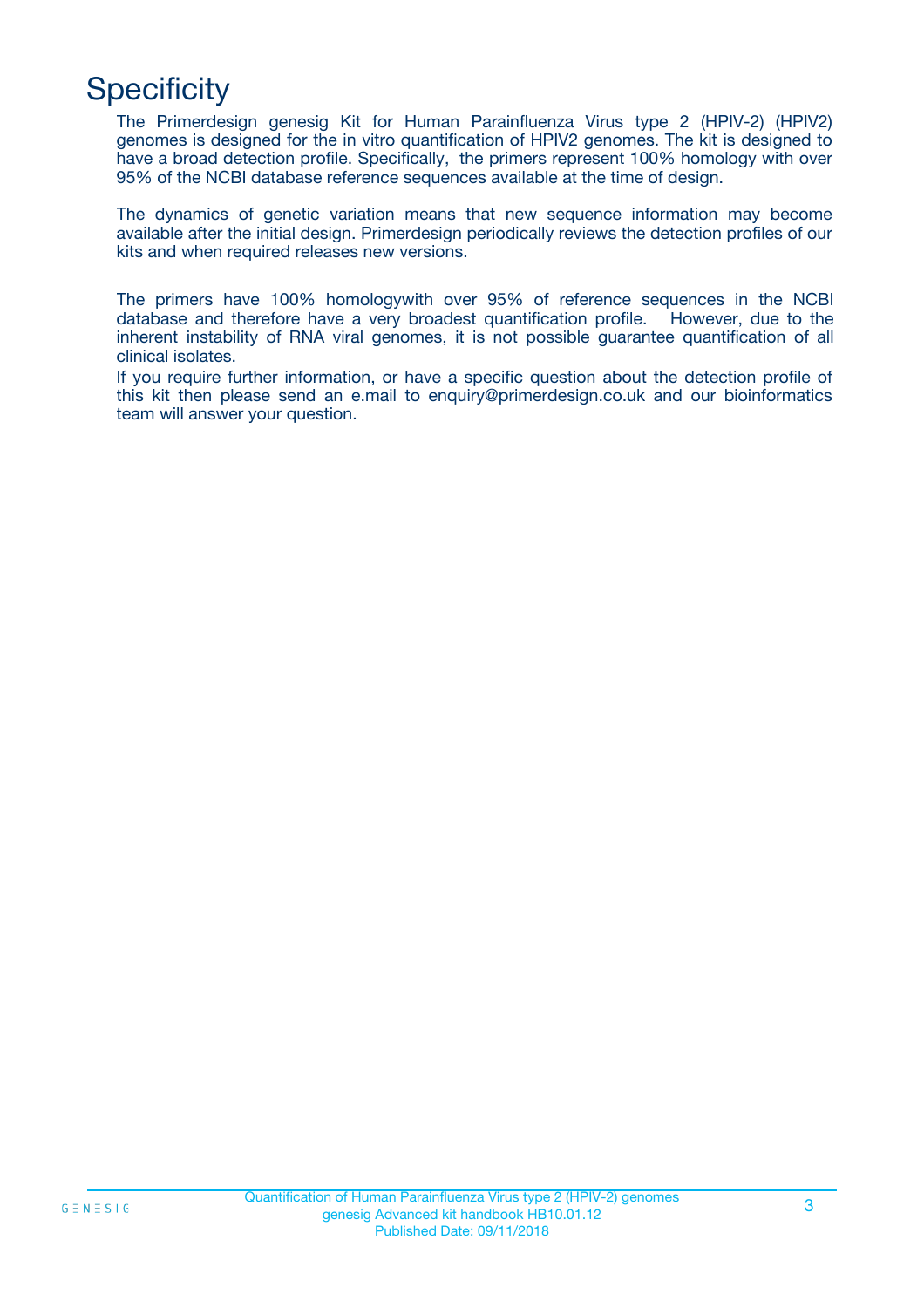# **Kit contents**

- **HPIV2 specific primer/probe mix (150 reactions BROWN) FAM labelled**
- **HPIV2 positive control template (for Standard curve RED)**
- **Internal extraction control primer/probe mix (150 reactions BROWN) VIC labelled as standard**
- **Internal extraction control RNA (150 reactions BLUE)**
- **Endogenous control primer/probe mix (150 reactions BROWN) FAM labelled**
- **RNase/DNase free water (WHITE) for resuspension of primer/probe mixes**
- **Template preparation buffer (YELLOW) for resuspension of internal control template, positive control template and standard curve preparation**

# **Reagents and equipment to be supplied by the user**

#### **Real-time PCR Instrument**

#### **Extraction kit**

This kit is recommended for use with genesig Easy DNA/RNA Extraction kit. However, it is designed to work well with all processes that yield high quality RNA and DNA with minimal PCR inhibitors.

#### **oasigTM lyophilised OneStep or Precision**®**PLUS OneStep 2X RT-qPCR Master Mix** Contains complete OneStep RT-qPCR master mix

**Pipettors and Tips**

**Vortex and centrifuge**

**Thin walled 1.5 ml PCR reaction tubes**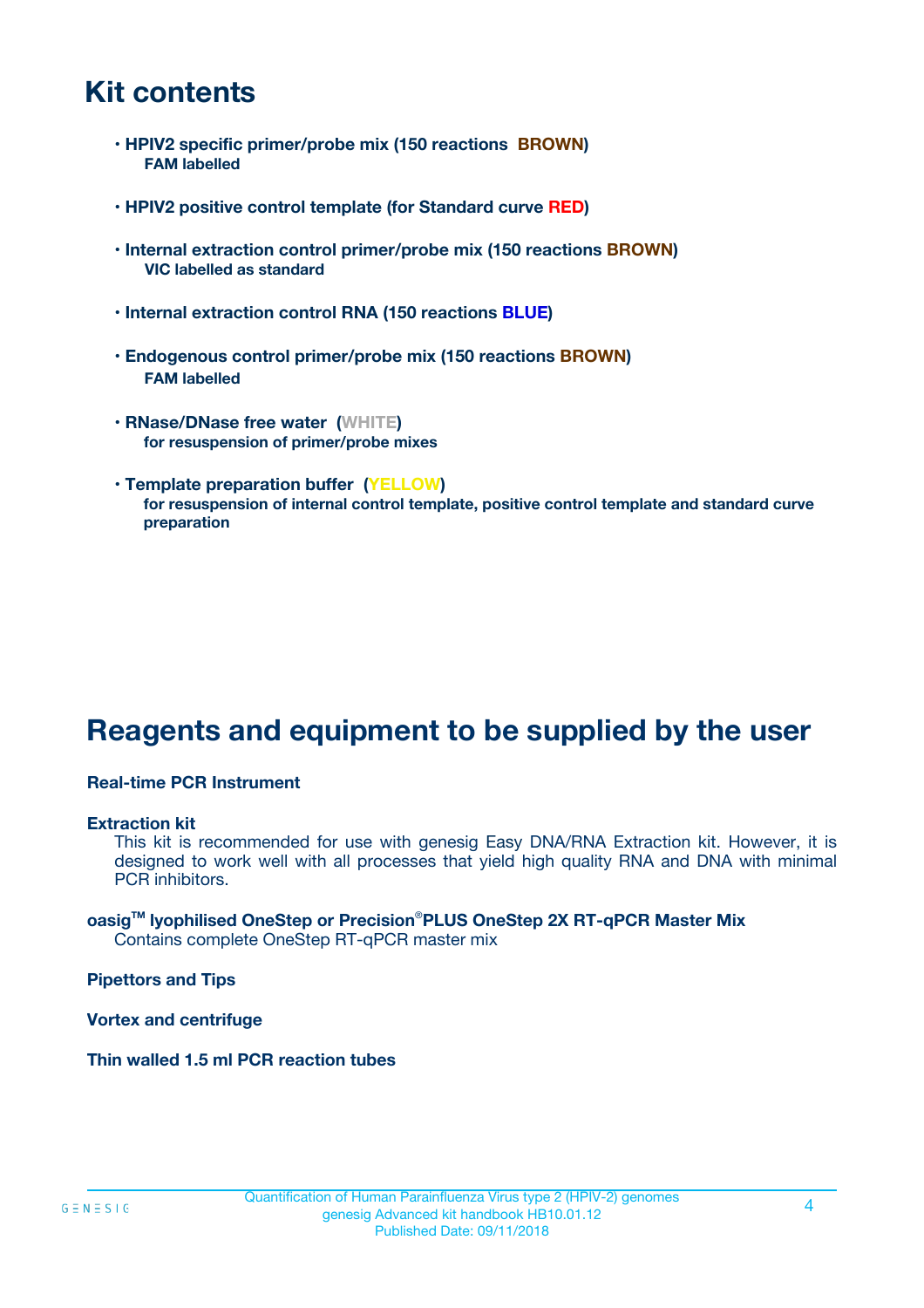## Kit storage and stability

This kit is stable at room temperature but should be stored at -20ºC on arrival. Once the lyophilised components have been resuspended they should not be exposed to temperatures above -20°C for longer than 30 minutes at a time and unnecessary repeated freeze/thawing should be avoided. The kit is stable for six months from the date of resuspension under these circumstances.

If a standard curve dilution series is prepared this can be stored frozen for an extended period. If you see any degradation in this serial dilution a fresh standard curve can be prepared from the positive control.

Primerdesign does not recommend using the kit after the expiry date stated on the pack.

### Suitable sample material

All kinds of sample material suited for PCR amplification can be used. Please ensure the samples are suitable in terms of purity, concentration, and RNA/DNA integrity (An internal PCR control is supplied to test for non specific PCR inhibitors). Always run at least one negative control with the samples. To prepare a negative-control, replace the template RNA sample with RNase/DNase free water.

### Dynamic range of test

Under optimal PCR conditions genesig HPIV2 detection kits have very high priming efficiencies of >95% and can detect less than 100 copies of target template.

## Notices and disclaimers

This product is developed, designed and sold for research purposes only. It is not intended for human diagnostic or drug purposes or to be administered to humans unless clearly expressed for that purpose by the Food and Drug Administration in the USA or the appropriate regulatory authorities in the country of use. During the warranty period Primerdesign genesig detection kits allow precise and reproducible data recovery combined with excellent sensitivity. For data obtained by violation to the general GLP guidelines and the manufacturer's recommendations the right to claim under guarantee is expired. PCR is a proprietary technology covered by several US and foreign patents. These patents are owned by Roche Molecular Systems Inc. and have been sub-licensed by PE Corporation in certain fields. Depending on your specific application you may need a license from Roche or PE to practice PCR. Additional information on purchasing licenses to practice the PCR process may be obtained by contacting the Director of Licensing at Roche Molecular Systems, 1145 Atlantic Avenue, Alameda, CA 94501 or Applied Biosystems business group of the Applera Corporation, 850 Lincoln Centre Drive, Foster City, CA 94404. In addition, the 5' nuclease assay and other homogeneous amplification methods used in connection with the PCR process may be covered by U.S. Patents 5,210,015 and 5,487,972, owned by Roche Molecular Systems, Inc, and by U.S. Patent 5,538,848, owned by The Perkin-Elmer Corporation.

# Trademarks

Primerdesign™ is a trademark of Primerdesign Ltd.

genesig® is a registered trademark of Primerdesign Ltd.

The PCR process is covered by US Patents 4,683,195, and 4,683,202 and foreign equivalents owned by Hoffmann-La Roche AG. BI, ABI PRISM® GeneAmp® and MicroAmp® are registered trademarks of the Applera Genomics (Applied Biosystems Corporation). BIOMEK® is a registered trademark of Beckman Instruments, Inc.; iCycler™ is a registered trademark of Bio-Rad Laboratories, Rotor-Gene is a trademark of Corbett Research. LightCycler™ is a registered trademark of the Idaho Technology Inc. GeneAmp®, TaqMan® and AmpliTaqGold® are registered trademarks of Roche Molecular Systems, Inc., The purchase of the Primerdesign ™ reagents cannot be construed as an authorization or implicit license to practice PCR under any patents held by Hoffmann-LaRoche Inc.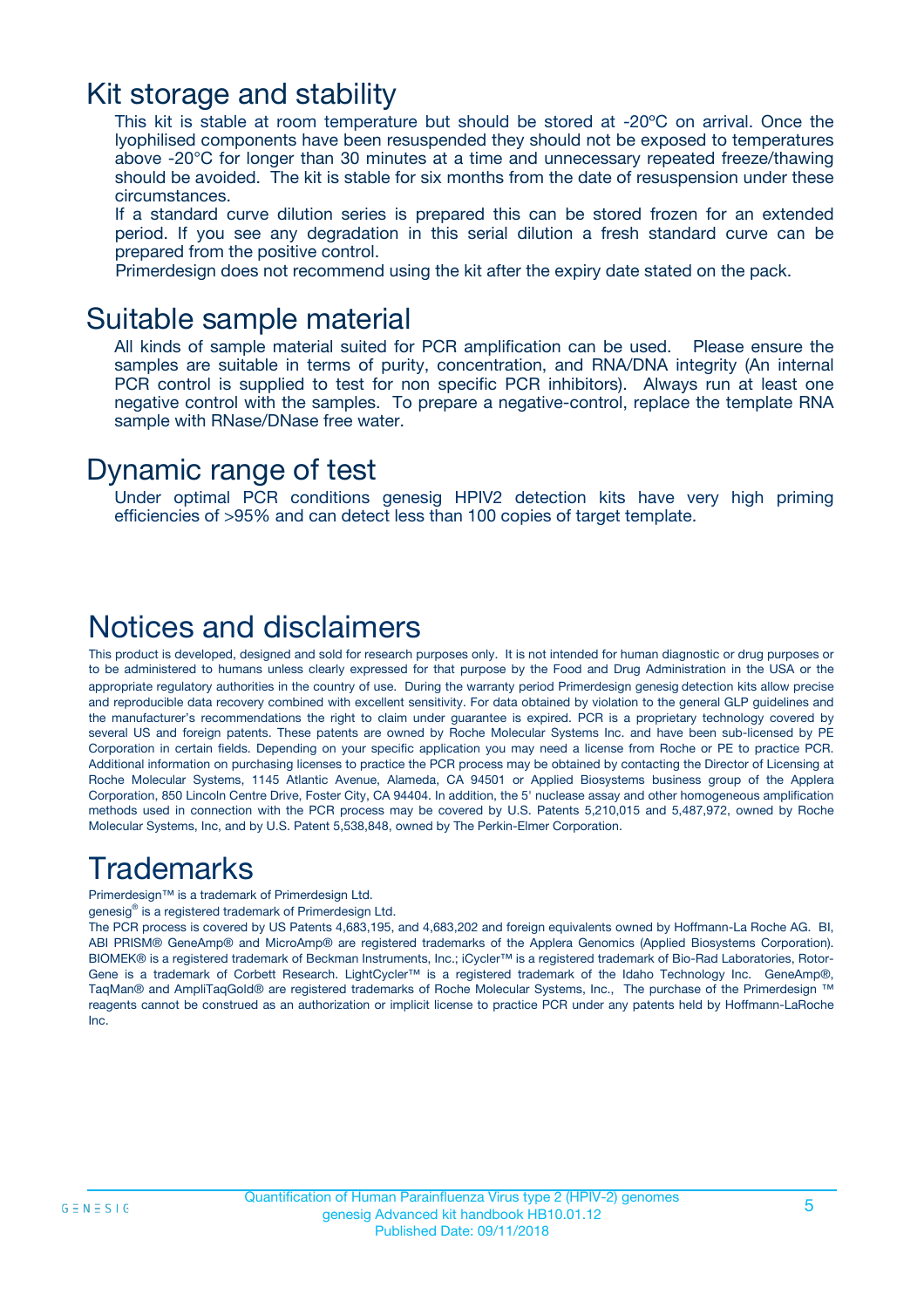# **Principles of the test**

#### **Real-time PCR**

A HPIV2 specific primer and probe mix is provided and this can be detected through the FAM channel.

The primer and probe mix provided exploits the so-called TaqMan® principle. During PCR amplification, forward and reverse primers hybridize to the HPIV2 cDNA. A fluorogenic probe is included in the same reaction mixture which consists of a DNA probe labeled with a 5`-dye and a 3`-quencher. During PCR amplification, the probe is cleaved and the reporter dye and quencher are separated. The resulting increase in fluorescence can be detected on a range of qPCR platforms.

#### **Positive control**

For copy number determination and as a positive control for the PCR set up, the kit contains a positive control template.

This can be used to generate a standard curve of HPIV2 copy number / Cq value. Alternatively the positive control can be used at a single dilution where full quantitative analysis of the samples is not required. Each time the kit is used, at least one positive control reaction must be included in the run. A positive result indicates that the primers and probes for detecting the target HPIV2 gene worked properly in that particular experimental scenario. If a negative result is obtained the test results are invalid and must be repeated. Care should be taken to ensure that the positive control does not contaminate any other kit component which would lead to false-positive results. This can be achieved by handling this component in a Post PCR environment. Care should also be taken to avoid cross-contamination of other samples when adding the positive control to the run. This can be avoided by sealing all other samples and negative controls before pipetting the positive control into the positive control well.

#### **Negative control**

To validate any positive findings a negative control reaction should be included every time the kit is used. For this reaction the RNase/DNase free water should be used instead of template. A negative result indicates that the reagents have not become contaminated while setting up the run.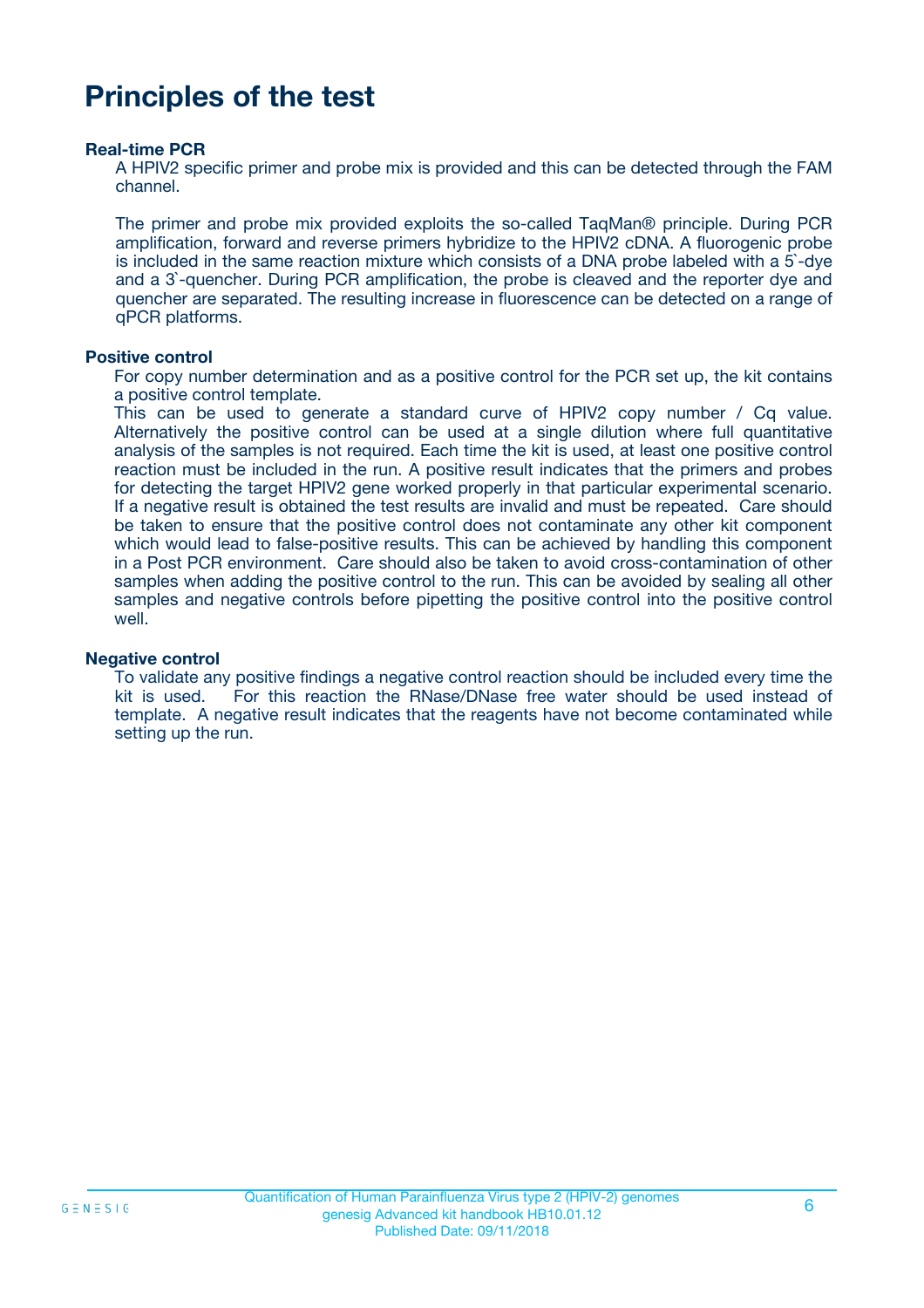#### **Internal RNA extraction control**

When performing RNA extraction, it is often advantageous to have an exogenous source of RNA template that is spiked into the lysis buffer. This control RNA is then co-purified with the sample RNA and can be detected as a positive control for the extraction process. Successful co-purification and qPCR for the control RNA also indicates that PCR inhibitors are not present at a high concentration.

A separate qPCR primer/probe mix are supplied with this kit to detect the exogenous RNA using qPCR. The PCR primers are present at PCR limiting concentrations which allows multiplexing with the target sequence primers. Amplification of the control cDNA does not interfere with detection of the HPIV2 target cDNA even when present at low copy number. The Internal control is detected through the VIC channel and gives a Cq value of 28+/-3 depending on the level of sample dilution.

#### **Endogenous control**

To confirm extraction of a valid biological template, a primer and probe mix is included to detect an endogenous gene. Detection of the endogenous control is through the FAM channel and it is NOT therefore possible to perform a multiplex with the HPIV2 primers. A poor endogenous control signal may indicate that the sample did not contain sufficient biological material.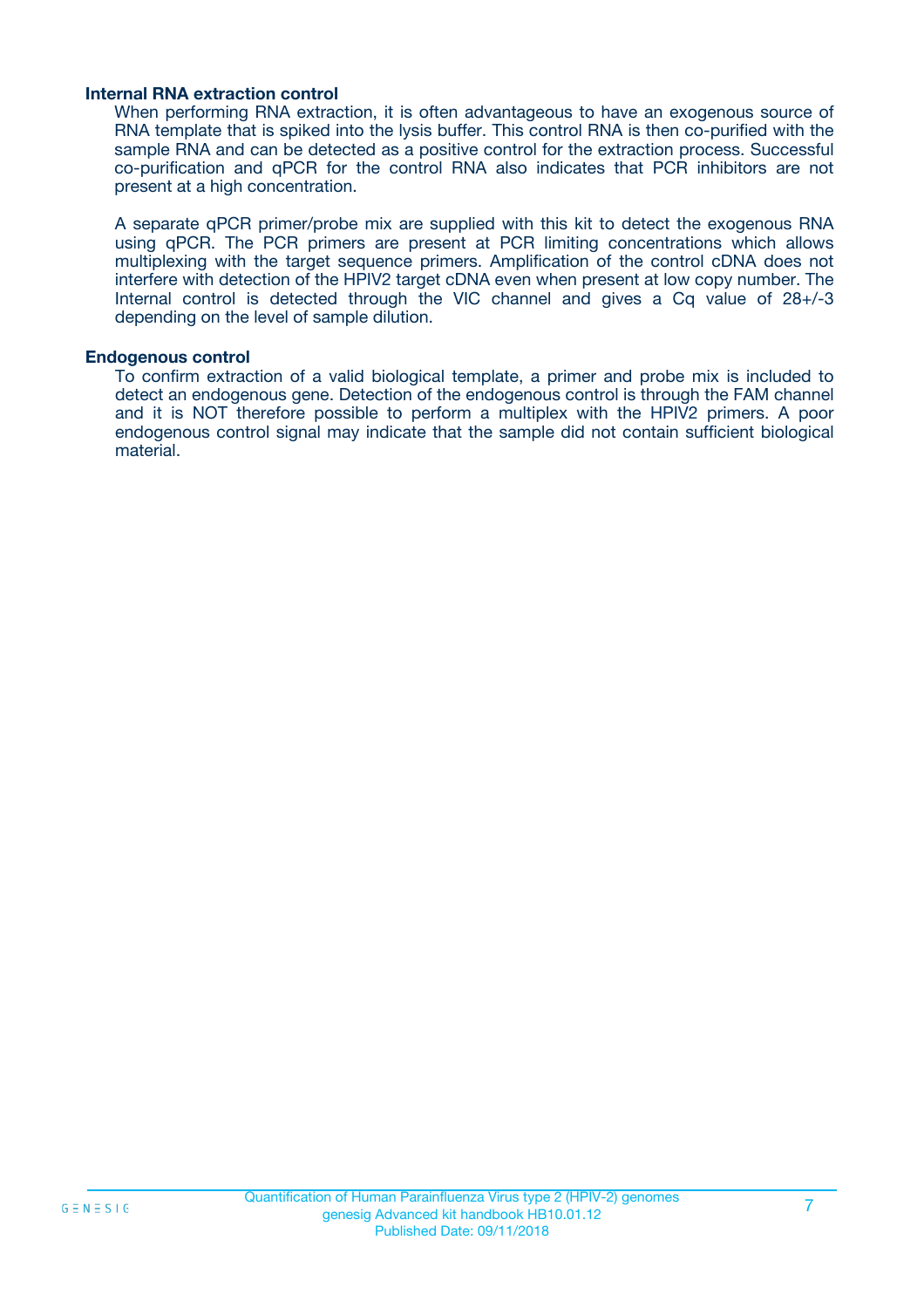## Resuspension protocol

To minimize the risk of contamination with foreign DNA, we recommend that all pipetting be performed in a PCR clean environment. Ideally this would be a designated PCR lab or PCR cabinet. Filter tips are recommended for all pipetting steps.

- **1. Pulse-spin each tube in a centrifuge before opening.** This will ensure lyophilised primer and probe mix is in the base of the tube and is not spilt upon opening the tube.
- **2. Resuspend the primer/probe mixes in the RNase/DNase free water supplied, according to the table below:**

To ensure complete resuspension, vortex each tube thoroughly.

| Component - resuspend in water                       |          |  |
|------------------------------------------------------|----------|--|
| <b>Pre-PCR pack</b>                                  |          |  |
| HPIV2 primer/probe mix (BROWN)                       | $165$ µl |  |
| Internal extraction control primer/probe mix (BROWN) | $165$ µl |  |
| Endogenous control primer/probe mix (BROWN)          | 165 µl   |  |

**3. Resuspend the internal control template and positive control template in the template preparation buffer supplied, according to the table below:** To ensure complete resuspension, vortex each tube thoroughly.

| Component - resuspend in template preparation buffer |             |  |  |
|------------------------------------------------------|-------------|--|--|
| <b>Pre-PCR heat-sealed foil</b>                      |             |  |  |
| Internal extraction control RNA (BLUE)               |             |  |  |
| <b>Post-PCR heat-sealed foil</b>                     |             |  |  |
| HPIV2 Positive Control Template (RED) *              | $500$ $\mu$ |  |  |

\* This component contains high copy number template and is a VERY significant contamination risk. It must be opened and handled in a separate laboratory environment, away from the other components.

# RNA extraction

The internal extraction control RNA can be added either to the RNA lysis/extraction buffer or to the RNA sample once it has been resuspended in lysis buffer.

**DO NOT add the internal extraction control RNA directly to the unprocessed biological sample as this will lead to degradation and a loss in signal.**

- **1. Add 4µ**l **of the Internal extraction control RNA (BLUE) to each sample in RNA lysis/extraction buffer per sample.**
- **2. Complete RNA extraction according to the manufacturer's protocols.**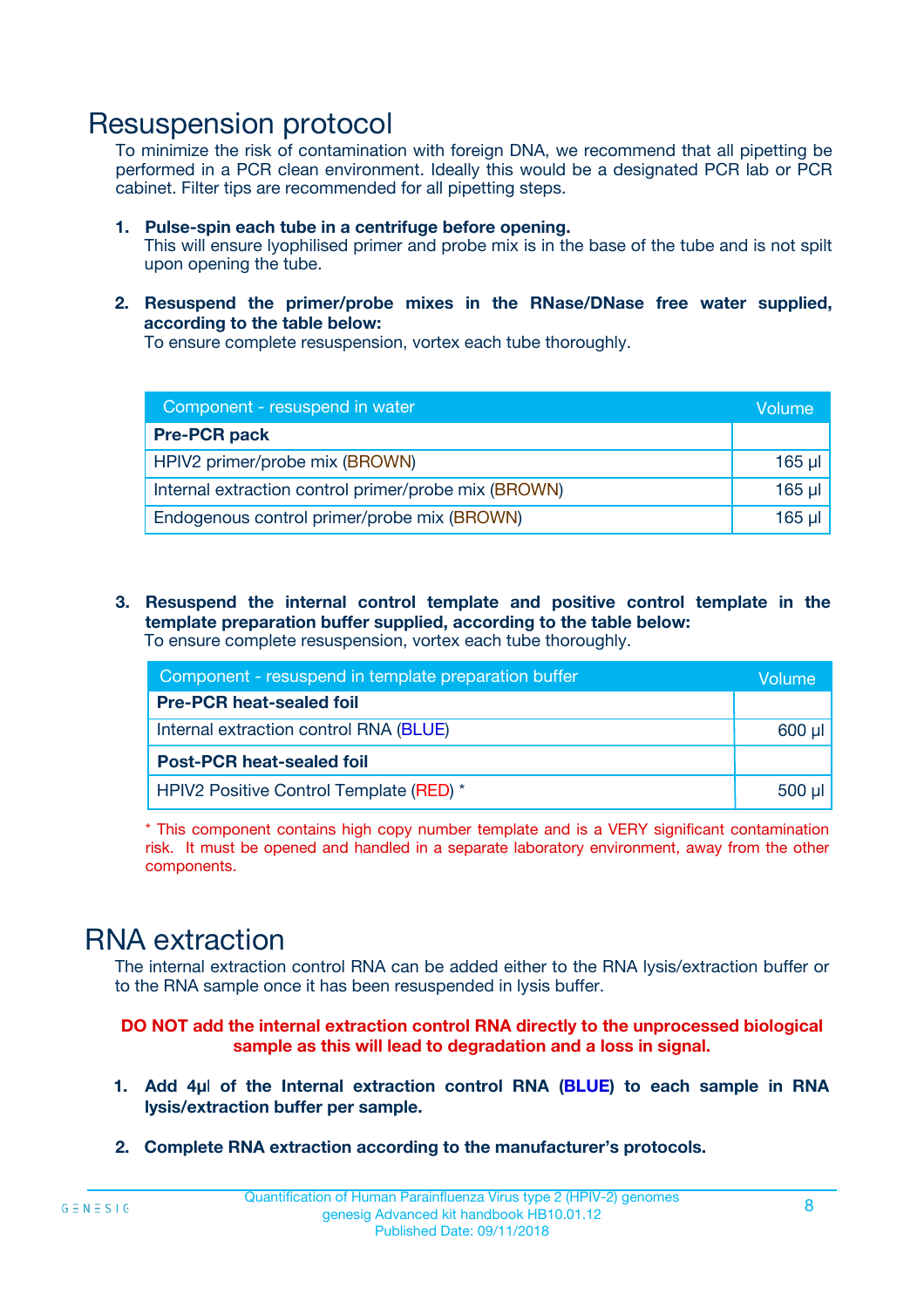# OneStep RT-qPCR detection protocol

#### **For optimum performance and sensitivity.**

All pipetting steps and experimental plate set up should be performed on ice. After the plate is poured proceed immediately to the OneStep amplification protocol. Prolonged incubation of reaction mixes at room temperature can lead to PCR artifacts that reduce the sensitivity of detection.

#### **1. For each RNA sample prepare a reaction mix according to the table below: Include sufficient reactions for positive and negative controls.**

| Component                                                    | <b>Volume</b> |
|--------------------------------------------------------------|---------------|
| oasig OneStep or PrecisionPLUS OneStep 2X RT-qPCR Master Mix | $10 \mu$      |
| HPIV2 primer/probe mix (BROWN)                               | 1 µI          |
| Internal extraction control primer/probe mix (BROWN)         | 1 µI          |
| <b>RNase/DNase free water (WHITE)</b>                        | $3 \mu$       |
| <b>Final Volume</b>                                          | 15 µl         |

**2. For each RNA sample prepare an endogenous control reaction according to the table below (optional):**

This control reaction will provide crucial information regarding the quality of the biological sample.

| Component                                                    | Volume          |
|--------------------------------------------------------------|-----------------|
| oasig OneStep or PrecisionPLUS OneStep 2X RT-qPCR Master Mix | 10 µl           |
| Endogenous control primer/probe mix (BROWN)                  | 1 µl            |
| <b>RNase/DNase free water (WHITE)</b>                        | $4 \mu$         |
| <b>Final Volume</b>                                          | $15$ µl $\vert$ |

- **3. Pipette 15µl of these mixes into each well according to your qPCR experimental plate set up.**
- **4. Pipette 5µl of RNA template into each well, according to your experimental plate set up.**

For negative control wells use 5µl of RNase/DNase free water. The final volume in each well is 20µl.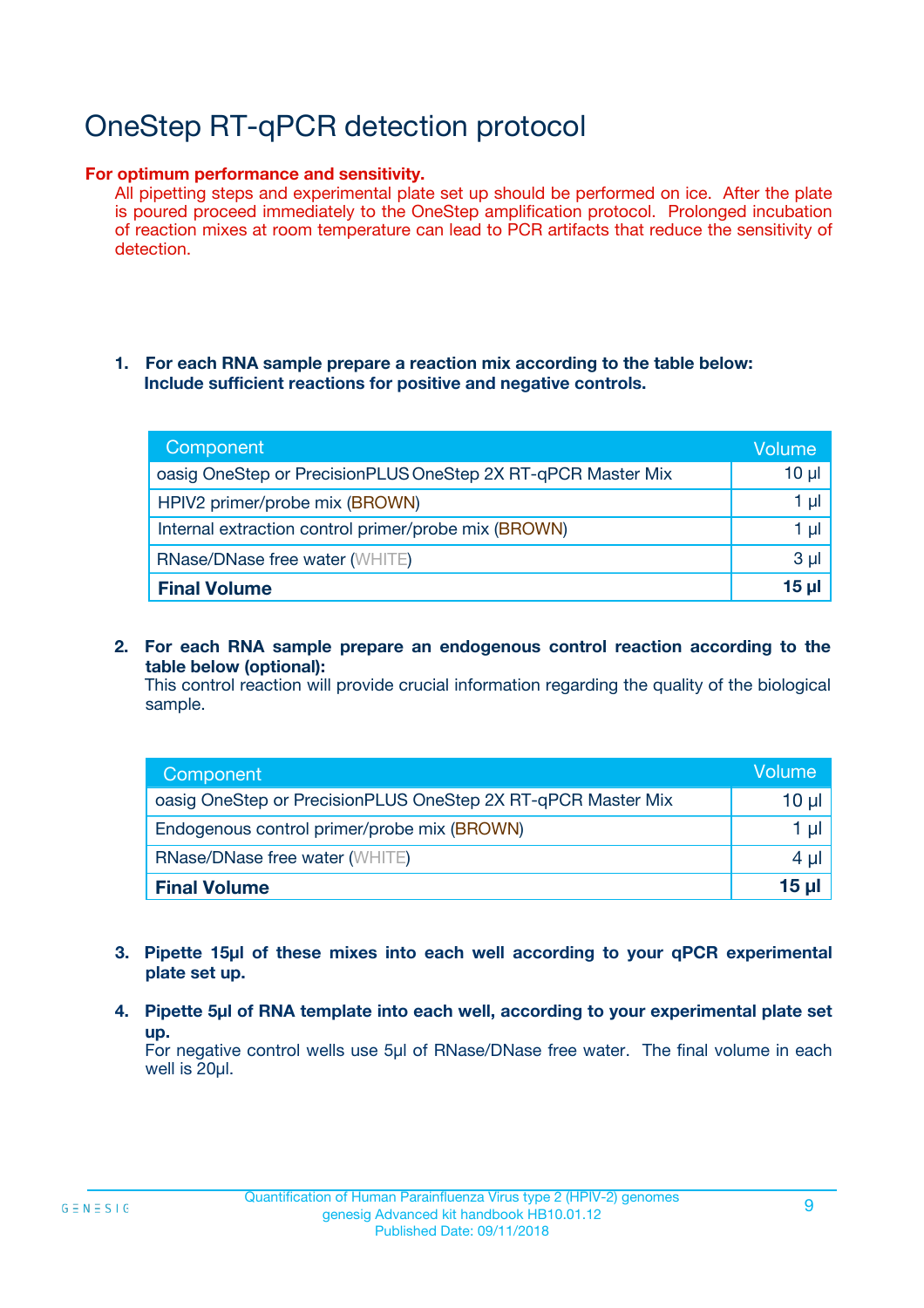**5. If a standard curve is included for quantitative analysis prepare a reaction mix according to the table below:**

| Component                                                    | Volume       |
|--------------------------------------------------------------|--------------|
| oasig OneStep or PrecisionPLUS OneStep 2X RT-qPCR Master Mix | 10 µl        |
| HPIV2 primer/probe mix (BROWN)                               |              |
| <b>RNase/DNase free water (WHITE)</b>                        | 4 U          |
| <b>Final Volume</b>                                          | <u>15 µl</u> |

- **6. Preparation of standard curve dilution series.**
	- **1) Pipette 90µl of template preparation buffer into 5 tubes and label 2-6**
	- **2) Pipette 10µl of Positive Control Template (RED) into tube 2**
	- **3) Vortex thoroughly**
	- **4) Change pipette tip and pipette 10 µl from tube 2 into tube 3**
	- **5) Vortex thoroughly**

**Repeat steps 4 and 5 to complete the dilution series**

| <b>Standard Curve</b>         | <b>Copy Number</b>     |
|-------------------------------|------------------------|
| Tube 1 Positive control (RED) | $2 \times 10^5$ per µl |
| Tube 2                        | $2 \times 10^4$ per µl |
| Tube 3                        | $2 \times 10^3$ per µl |
| Tube 4                        | $2 \times 10^2$ per µl |
| Tube 5                        | 20 per µl              |
| Tube 6                        | 2 per µl               |

**7. Pipette 5µl of standard template into each well for the standard curve according to your plate set-up**

The final volume in each well is 20µl.

# OneStep RT-qPCR Amplification Protocol

Amplification conditions using oasig OneStep or PrecisionPLUS OneStep 2X RT-qPCR Master Mix.

|             | <b>Step</b>                  | <b>Time</b>      | <b>Temp</b> |
|-------------|------------------------------|------------------|-------------|
|             | <b>Reverse Transcription</b> | $10 \text{ min}$ | 55 °C       |
|             | Enzyme activation            | 2 min            | 95 °C       |
| Cycling x50 | Denaturation                 | 10 <sub>s</sub>  | 95 °C       |
|             | <b>DATA COLLECTION *</b>     | 60 s             | 60 °C       |

\* Fluorogenic data should be collected during this step through the FAM and VIC channels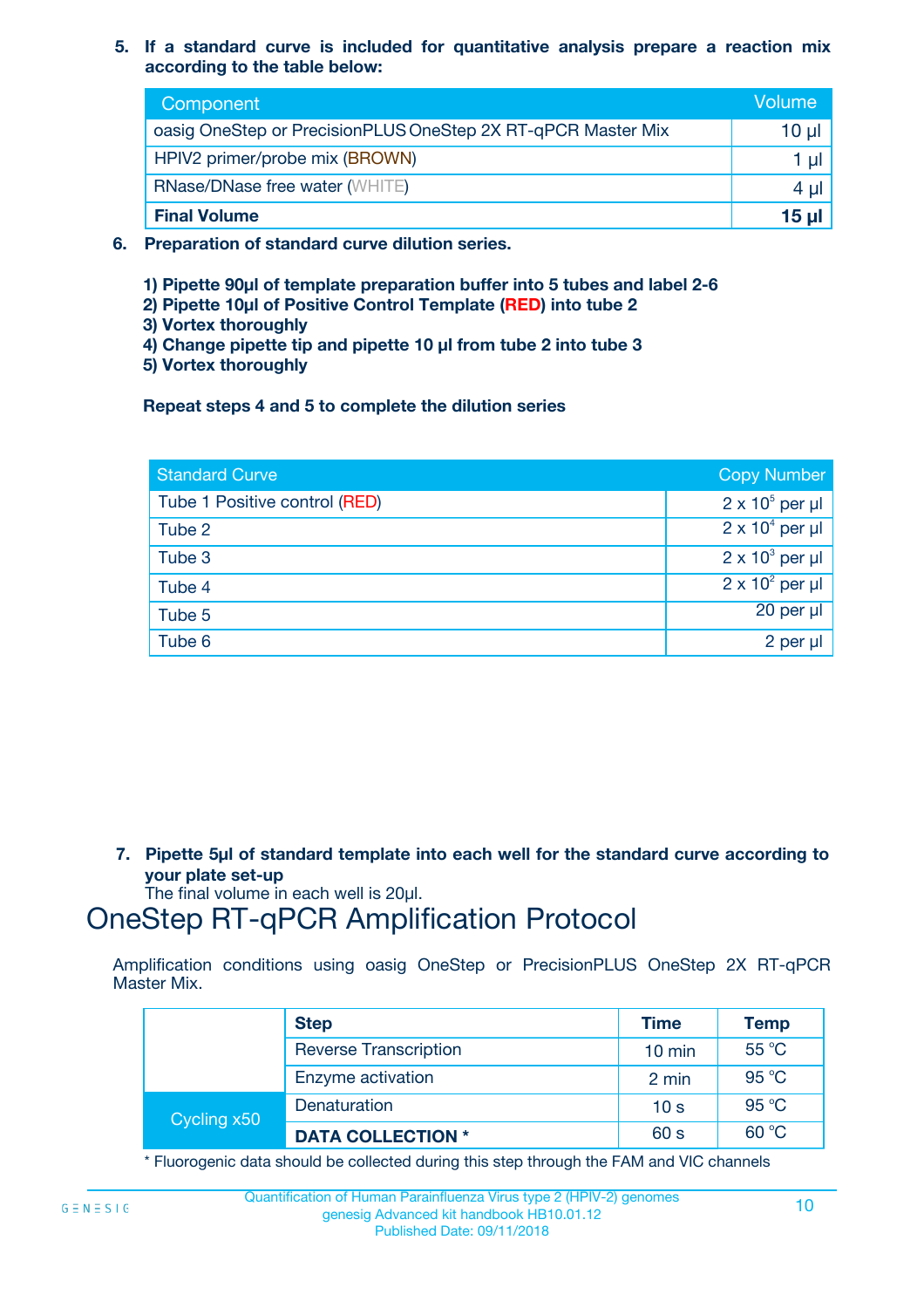## Interpretation of results

| <b>Target</b><br>(FAM) | Internal<br>control<br>(NIC) | <b>Positive</b><br>control | <b>Negative</b><br>control | Interpretation                                                                                                  |
|------------------------|------------------------------|----------------------------|----------------------------|-----------------------------------------------------------------------------------------------------------------|
| $\leq 30$              | $+ 1 -$                      | ÷                          |                            | <b>POSITIVE QUANTITATIVE RESULT</b><br>calculate copy number                                                    |
| > 30                   | ÷                            | ÷                          |                            | POSITIVE QUANTITATIVE RESULT<br>calculate copy number                                                           |
| > 30                   |                              | ÷                          |                            | <b>POSITIVE QUALITATIVE RESULT</b><br>do not report copy number as this<br>may be due to poor sample extraction |
|                        | ÷                            | ÷                          |                            | <b>NEGATIVE RESULT</b>                                                                                          |
| $+ 1 -$                | $+ 1 -$                      | ÷                          | $\leq$ 35                  | <b>EXPERIMENT FAILED</b><br>due to test contamination                                                           |
| $+$ /                  | $+ 1 -$                      | ÷                          | > 35                       | $\star$                                                                                                         |
|                        |                              | ÷                          |                            | <b>SAMPLE PREPARATION FAILED</b>                                                                                |
|                        |                              |                            |                            | <b>EXPERIMENT FAILED</b>                                                                                        |

Positive control template (**RED**) is expected to amplify between Cq 16 and 23. Failure to satisfy this quality control criterion is a strong indication that the experiment has been compromised.

\*Where the test sample is positive and the negative control is positive with a  $Cq > 35$ , the sample must be reinterpreted based on the relative signal strength of the two results:



If the sample amplifies  $> 5$  Cq earlier than the negative control then the sample should be reinterpreted (via the table above) with the negative control verified as negative.



If the sample amplifies  $< 5$  Cq earlier than the negative control then the positive sample result is invalidated and the result should be determined inconclusive due to test contamination. The test for this sample should be repeated.